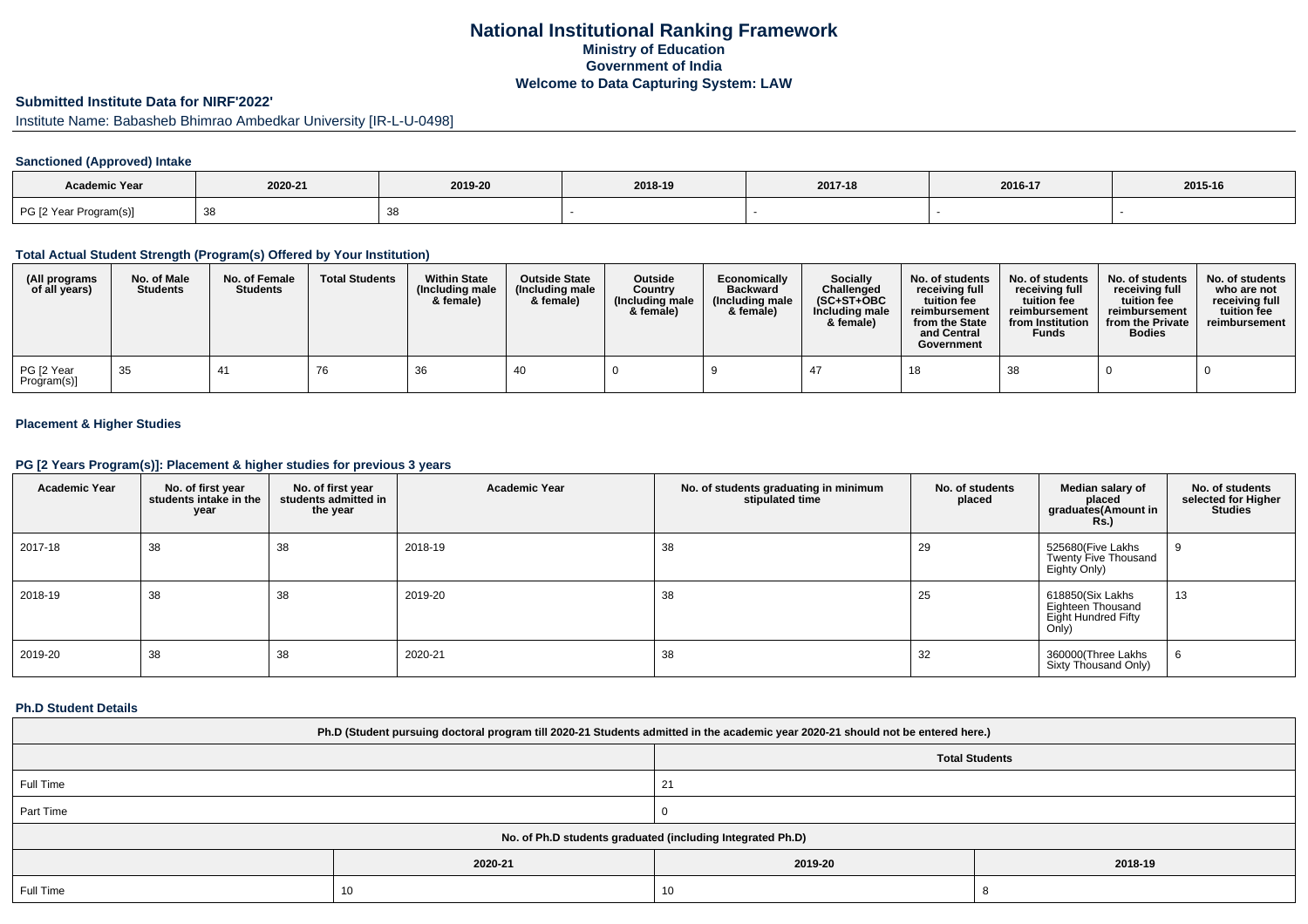| ⊓…<br>art Time |  |  |
|----------------|--|--|
|                |  |  |

## **Financial Resources: Utilised Amount for the Capital expenditure for previous 3 years**

| <b>Academic Year</b>                                                                                 | 2020-21                                                                         | 2019-20                                                              | 2018-19                                                                |  |  |  |  |  |
|------------------------------------------------------------------------------------------------------|---------------------------------------------------------------------------------|----------------------------------------------------------------------|------------------------------------------------------------------------|--|--|--|--|--|
|                                                                                                      | <b>Utilised Amount</b>                                                          | <b>Utilised Amount</b>                                               | <b>Utilised Amount</b>                                                 |  |  |  |  |  |
| Annual Capital Expenditure on Academic Activities and Resources (excluding expenditure on buildings) |                                                                                 |                                                                      |                                                                        |  |  |  |  |  |
| 4034000 (Forty Lakhs Thirty Four Thousand Only)<br>Library                                           |                                                                                 | 4236400 (Forty Two Lakhs Thirty Six Thousand Four Hundred<br>Only)   | 4008600 (Forty Lakhs Eight Thousand Six Hundred Only)                  |  |  |  |  |  |
| New Equipment for Laboratories                                                                       | 286500 (Two Lakhs Eighty Six Thousand Five Hundred Only)                        | 2285600 (Twenty Two Lakhs Eighty Five Thousand Six<br>Hundred Only)  | 2064750 (Twenty Lakhs Sixty Four Thousand Seven Hundred<br>Fifty Only) |  |  |  |  |  |
| Other expenditure on creation of Capital Assets (excluding<br>expenditure on Land and Building)      | 1438590 (Fourteen Lakhs Thirty Eighty Thousand Five<br>Hundred and Ninety Only) | 1856900 (Eighteen Lakhs Fifty Six Thousand and Nine<br>Hundred Only) | 1654750 (Sixteen Lakhs Fifty Four Thousand Seven Hundred<br>and Fifty) |  |  |  |  |  |

### **Financial Resources: Utilised Amount for the Operational expenditure for previous 3 years**

| Academic Year                                                                                                                                                                                   | 2020-21                                                                    | 2019-20                                                                          | 2018-19                                                                           |  |  |  |  |  |
|-------------------------------------------------------------------------------------------------------------------------------------------------------------------------------------------------|----------------------------------------------------------------------------|----------------------------------------------------------------------------------|-----------------------------------------------------------------------------------|--|--|--|--|--|
|                                                                                                                                                                                                 | <b>Utilised Amount</b>                                                     | <b>Utilised Amount</b>                                                           | <b>Utilised Amount</b>                                                            |  |  |  |  |  |
| <b>Annual Operational Expenditure</b>                                                                                                                                                           |                                                                            |                                                                                  |                                                                                   |  |  |  |  |  |
| Salaries (Teaching and Non Teaching staff)                                                                                                                                                      | 20235000 (Two Crore Two Lakhs Thirty Five Thousand Only)                   | 21765600 (Two Crore Seventeen Lakhs Sixty Five Thousand<br>and Six Hundred Only) | 21227300 (Two Crore Twelve Lakhs Twenty Seven Thousand<br>and Three Hundred Only) |  |  |  |  |  |
| Maintenance of Academic Infrastructure or consumables and<br>other running expenditures (excluding maintenance of hostels<br>and allied services, rent of the building, depreciation cost, etc) | 2054580 (Twenty Lakhs Fifty Four Thousand Five Hundred<br>and Eighty Only) | 1895300 (Eighteen Lakhs Ninety Five Thousand and Three<br>Hundred Only)          | 1554332 (Fifteen Lakhs Fifty Four Thousand Three Hundred<br>and Thirty Two Only)  |  |  |  |  |  |
| Seminars/Conferences/Workshops                                                                                                                                                                  | 520900 (Five Lakhs Twenty Thousand Nine Hundred Only)                      | 570965 (Five Lakhs Seventy Thousand Nine Hundred and<br>Sixty Five)              | 537890 (Five Lakhs Thirty Seven Thousand Eight Hundred and<br>Ninety Only)        |  |  |  |  |  |

## **Sponsored Research Details**

| <b>Financial Year</b>                    | 2020-21 | 2019-20             | 2018-19                       |
|------------------------------------------|---------|---------------------|-------------------------------|
| Total no. of Sponsored Projects          |         |                     |                               |
| Total no. of Funding Agencies            |         |                     |                               |
| Total Amount Received (Amount in Rupees) |         | 60000               | 130000                        |
| Amount Received in Words                 | Zero    | Sixty Thousand Only | One Lakh Thirty Thousand Only |

### **Consultancy Project Details**

| <b>Financial Year</b>                    | 2020-21 | 2019-20                       | 2018-19              |  |
|------------------------------------------|---------|-------------------------------|----------------------|--|
| Total no. of Consultancy Projects        |         |                               |                      |  |
| Total no. of Client Organizations        |         |                               |                      |  |
| Total Amount Received (Amount in Rupees) |         | 120000                        | 90000                |  |
| Amount Received in Words                 | Zero    | One Lakh Twenty Thousand Only | Ninety Thousand Only |  |

### **PCS Facilities: Facilities of physically challenged students**